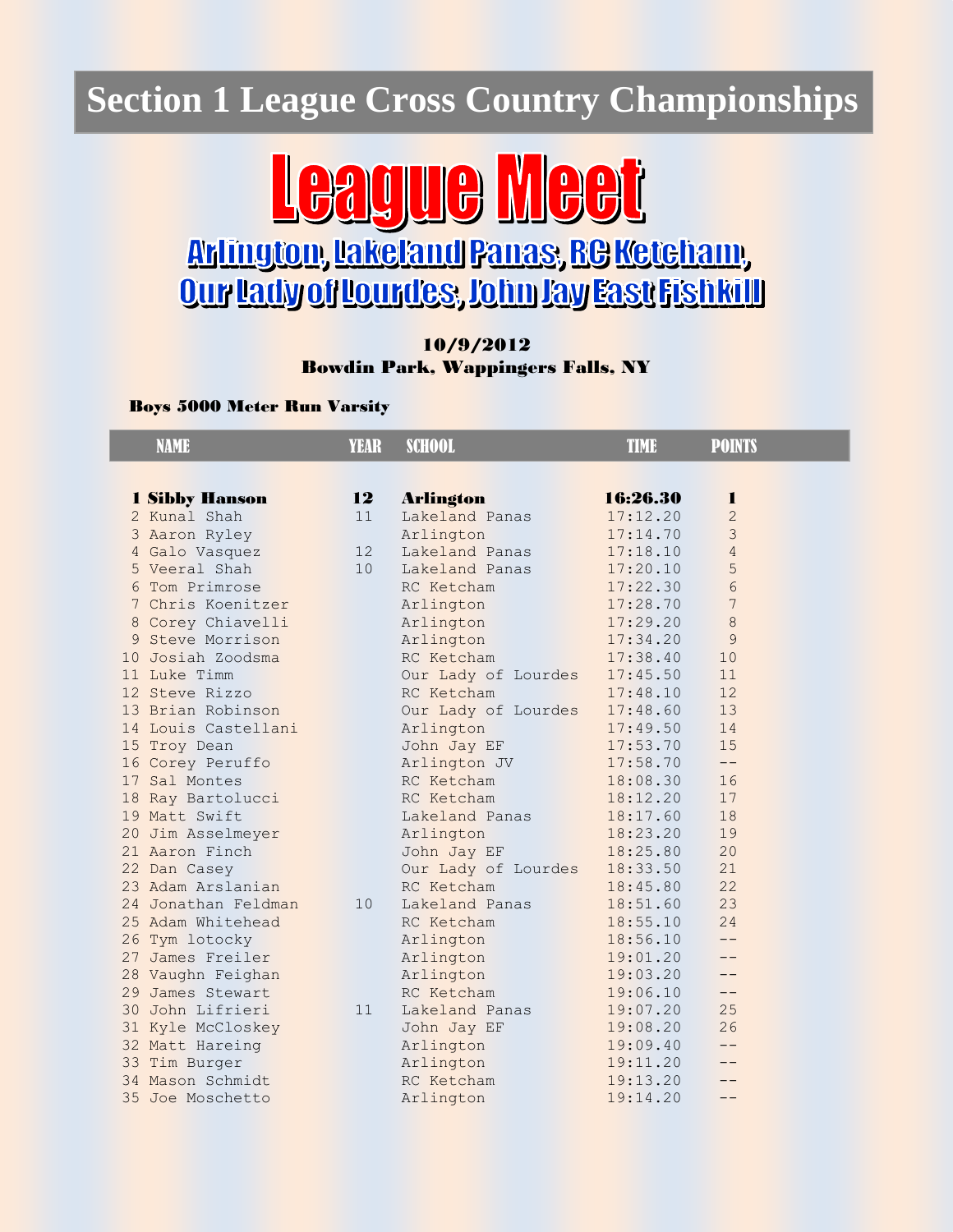36 Mike D'Adamo 37 Skyler Rubin 38 Steven Jastrzembski 39 Pete Groen 40 Connor Wise 41 Kyle Nameth 42 Dan Barry 43 Frank Birmingham 44 Akshay Ramaswamy 1 45 Luke Speranza 10 1 46 Mark Richter 47 Matt Procopio 48 Dan Muenkel 49 Nick Pisano 11 Lakeland Panas 19:44.20 -- 50 Ricky Coffin 51 Umang Dharamshi 52 Jake McCarthy 53 Jaskaran Gogi 54 Joe Lang 55 Darren Quinn 56 Ryan Lerner 57 Chris Wechsler 58 Mike McCue 59 Dan Loughran 60 John Pratico 10 Lakeland Panas 20:32.90 -- 61 Conor Strack 62 Robert Cohane 63 Mike Blejwas 64 Anothy DeLa Paz 65 Takashi Endo 66 Kieran Stack 67 Jamil marzouka 68 Shane Krisa 69 Tyler Meluch 70 Joe Disalvo 71 Dylan O'Donnell 72 Robbie Greco 73 Zach Ropes 74 Anothy Gariolo 75 Joey Harkins 76 Danny Napora 77 Joe Malandruccolo 78 Reecce Ragusa 79 Adam Berlinghoff 80 Eric Sbrolini 81 Ryan Vancoughnett 82 Mike Lewis 10 Lakeland Panas 21:49.30 -- 83 Mike Legane 84 Chris Hall 85 Karl Clemente 11 86 Conor Lynch 87 Ryan Maiorano 88 Chris Reed 89 Stephen Gomez 90 Evan west 91 Tom Wimmers 92 Kevin Russo 93 Malcolm Callagy 94 Eamon Collins

|                | RC Ketcham          | 19:19.30 |       |
|----------------|---------------------|----------|-------|
|                | Arlington           | 19:25.20 |       |
|                | Arlington           | 19:29.00 | $- -$ |
|                | John Jay EF         | 19:29.20 | 27    |
|                | Arlington           | 19:31.30 | $- -$ |
|                | John Jay EF         | 19:31.80 | 28    |
|                |                     |          |       |
|                | Arlington           | 19:32.40 | $--$  |
|                | John Jay EF         | 19:37.90 | 29    |
| . 0            | Lakeland Panas      | 19:39.20 | 30    |
| . 0            | Lakeland Panas      | 19:39.50 | --    |
|                | Arlington           | 19:39.90 | $- -$ |
|                |                     |          |       |
|                | John Jay EF         | 19:40.20 | 31    |
|                | Arlington           | 19:42.70 | $- -$ |
| .1             | Lakeland Panas      | 19:44.20 | $- -$ |
|                | Our Lady of Lourdes | 19:47.60 | 32    |
|                | RC Ketcham          | 19:50.60 | $- -$ |
| 9              | Lakeland Panas      | 19:52.30 | $- -$ |
|                |                     |          | $-$   |
|                | RC Ketcham          | 20:06.80 |       |
|                | RC Ketcham          | 20:09.20 | $-$   |
|                | Arlington           | 20:11.30 | $-$   |
| $\cdot$ 1      | Lakeland Panas      | 20:19.00 | $ -$  |
|                | Arlington           | 20:21.70 | $- -$ |
|                | RC Ketcham          | 20:30.80 | $- -$ |
|                |                     | 20:32.00 |       |
| 9              | Lakeland Panas      |          | $- -$ |
| $\overline{0}$ | Lakeland Panas      | 20:32.90 | $-$   |
|                | Arlington           | 20:35.90 | $-$   |
| 9              | Lakeland Panas      | 20:38.00 | $--$  |
|                | Our Lady of Lourdes | 20:44.30 | 33    |
|                | Arlington           | 20:53.20 | $- -$ |
|                | RC Ketcham          | 20:54.90 | $- -$ |
|                |                     | 21:03.70 | $--$  |
|                | Arlington           |          |       |
|                | Our Lady of Lourdes | 21:06.40 | 34    |
|                | Arlington           | 21:06.70 | $-$   |
|                | Our Lady of Lourdes | 21:07.80 | 35    |
|                | Our Lady of Lourdes | 21:08.10 | $- -$ |
|                | John Jay EF         | 21:14.50 | $-$   |
|                | RC Ketcham          | 21:16.70 | $ -$  |
|                | Our Lady of Lourdes | 21:17.90 | $-$   |
|                |                     |          |       |
|                | RC Ketcham          | 21:22.70 | $ -$  |
|                | RC Ketcham          | 21:23.60 |       |
|                | RC Ketcham          | 21:27.30 |       |
| $\cdot$ 1      | Lakeland Panas      | 21:28.20 |       |
|                | Arlington           | 21:33.60 | $-$   |
|                | John Jay EF         | 21:36.40 |       |
|                |                     |          |       |
|                | Arlington           | 21:41.30 |       |
|                | Arlington           | 21:41.90 |       |
| . 0            | Lakeland Panas      | 21:49.30 |       |
|                | John Jay EF         | 21:51.10 |       |
|                | RC Ketcham          | 21:55.70 | $-$   |
| .1             | Lakeland Panas      | 21:56.70 | --    |
|                | John Jay EF         | 21:59.00 | --    |
|                |                     |          |       |
|                | John Jay EF         | 21:59.90 | $- -$ |
|                | Our Lady of Lourdes | 22:08.40 |       |
|                | Arlington           | 22:19.30 | $- -$ |
|                | Arlington           | 22:19.60 |       |
|                | Arlington           | 22:20.60 |       |
| .1             | Lakeland Panas      | 22:22.80 |       |
|                | RC Ketcham          | 22:24.00 | $- -$ |
|                |                     |          | $- -$ |
|                | Arlington           | 22:30.60 |       |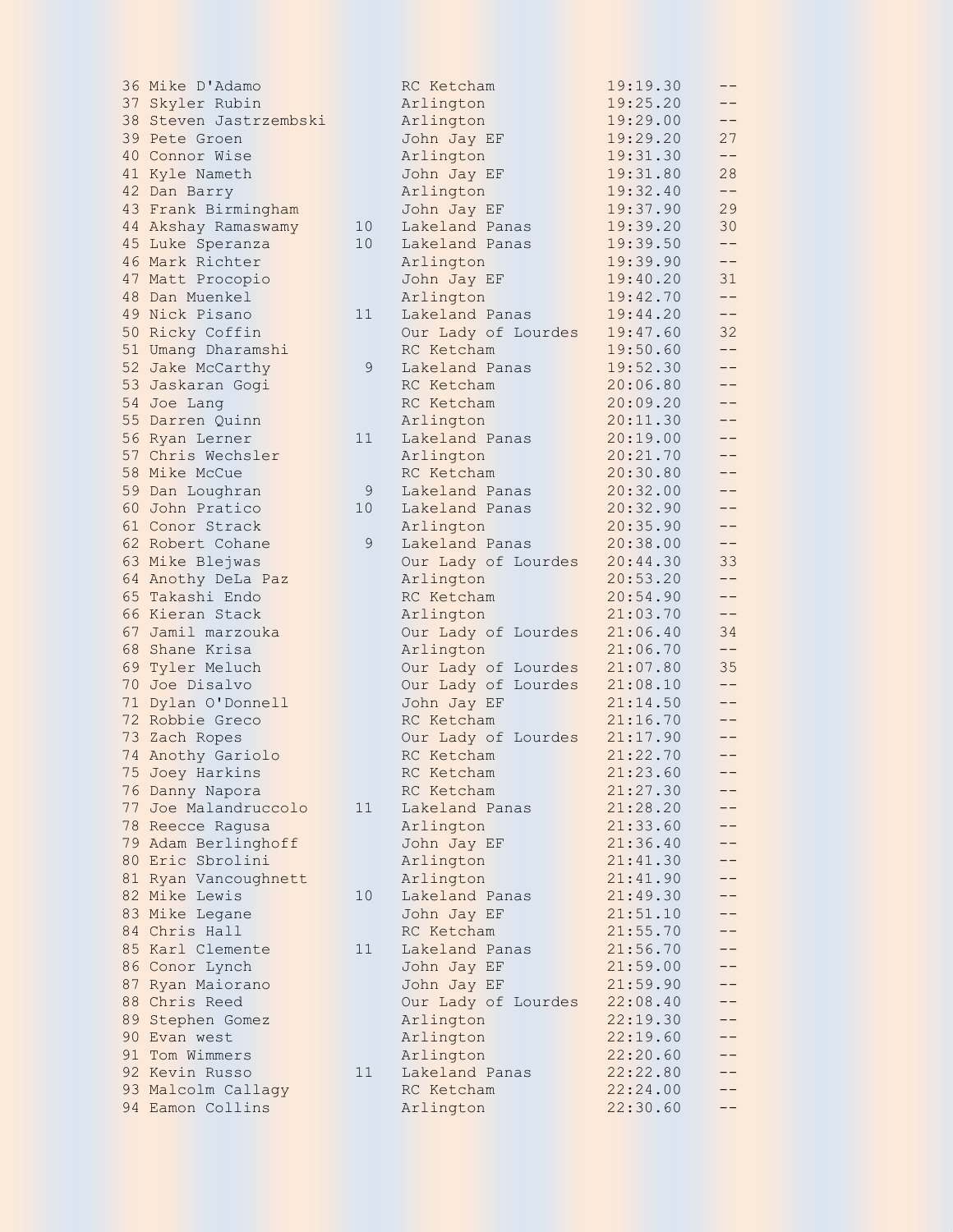95 Anant Shah 96 Tim McGowan 9 97 Rickie Yeung 98 Jeffrey Niznik 99 Mike D'Adamo 100 Kyle Narod 101 Jon Long 102 Phil O'Connor 103 Phil Tullo 104 Jake Dalla Pietra 105 Charles Castelli 106 John Chimbo 9 107 William Wang 108 Sean Michael 109 Andrew Castro 110 Kyle Reilly 111 Dale Doster 112 Jonathan Mulhern 113 Shane King 114 Dennis Hall 115 Matt Pedretti 10 116 Tyler Lopez 9 117 John Antonio 118 Ryan Loehr 119 Zach Beck 9 120 Nick Digillio 121 Sam Mecca 122 Sam Schorno 123 Nick Alvarez 11 124 Luke Martin 125 Jason Pacchiana 9 126 Caleb Stewart-Schneid 127 Ahmed Tipu 128 Ryan Herring 129 John Boucher 130 Jack Belardo 131 Andrew Sullivan 132 Steven Bristol 133 Lucas liu 134 Patrick Ruane 135 Niko marzouka **Our Lady of Lourdes 30:19.40** 

| Arlington                                                               | 22:31.50             | --   |
|-------------------------------------------------------------------------|----------------------|------|
| Lakeland Panas                                                          | 22:34.30             |      |
| RC Ketcham                                                              | 22:34.60             | --   |
| Arlington                                                               | 22:41.70             | --   |
| RC Ketcham                                                              | 22:42.10             | --   |
| RC Ketcham                                                              | 22:45.60             | --   |
| Our Lady of Lourdes                                                     | 22:45.90             | $-$  |
| Our Lady of Lourdes                                                     | 22:51.70             | --   |
| Our Lady of Lourdes                                                     | 22:53.70             | --   |
| Our Lady of Lourdes                                                     | 22:57.10             | --   |
| RC Ketcham                                                              | 22:57.70             | --   |
| Lakeland Panas                                                          | 23:03.60             | $ -$ |
| Arlington                                                               | 23:12.10             |      |
| Our Lady of Lourdes                                                     | 23:18.50             |      |
| RC Ketcham                                                              | 23:24.30             | --   |
| RC Ketcham                                                              | 23:24.50             | --   |
| Our Lady of Lourdes                                                     | 23:31.50             | $-$  |
| Lakeland Panas                                                          | 23:31.80             | --   |
| Lakeland Panas                                                          | 23:35.00             | --   |
| RC Ketcham                                                              | 23:39.80             | --   |
| Lakeland Panas                                                          | 23:52.30             | --   |
| Lakeland Panas                                                          | 23:54.30             | --   |
| Our Lady of Lourdes                                                     | 23:59.30             | --   |
| Our Lady of Lourdes                                                     | 24:09.20             | --   |
| Lakeland Panas                                                          | 24:14.60             | --   |
| John Jay EF                                                             | 24:18.30             | --   |
| Arlington                                                               | 24:21.00             | - -  |
| Our Lady of Lourdes                                                     | 24:23.30             | --   |
| Lakeland Panas                                                          | 24:37.90             | --   |
| Our Lady of Lourdes                                                     | 24:40.30             | --   |
| Lakeland Panas                                                          | 25:20.50             | --   |
| Arlington                                                               | 25:20.80             | --   |
| RC Ketcham                                                              | 25:29.30             | --   |
| Arlington                                                               | 25:33.00             | $-$  |
| Lakeland Panas                                                          | 25:40.20             | --   |
| Our Lady of Lourdes                                                     | 26:21.30             | --   |
| Arlington                                                               | 26:49.10             | --   |
| John Jay EF                                                             | 27:18.50             | --   |
| Our Lady of Lourdes                                                     | 27:52.20             |      |
| Our Lady of Lourdes<br>$\sim$ $\sim$ $\sim$ $\sim$ $\sim$ $\sim$ $\sim$ | 28:50.00<br>20.10.10 | --   |
| $-1$                                                                    |                      |      |

## More Results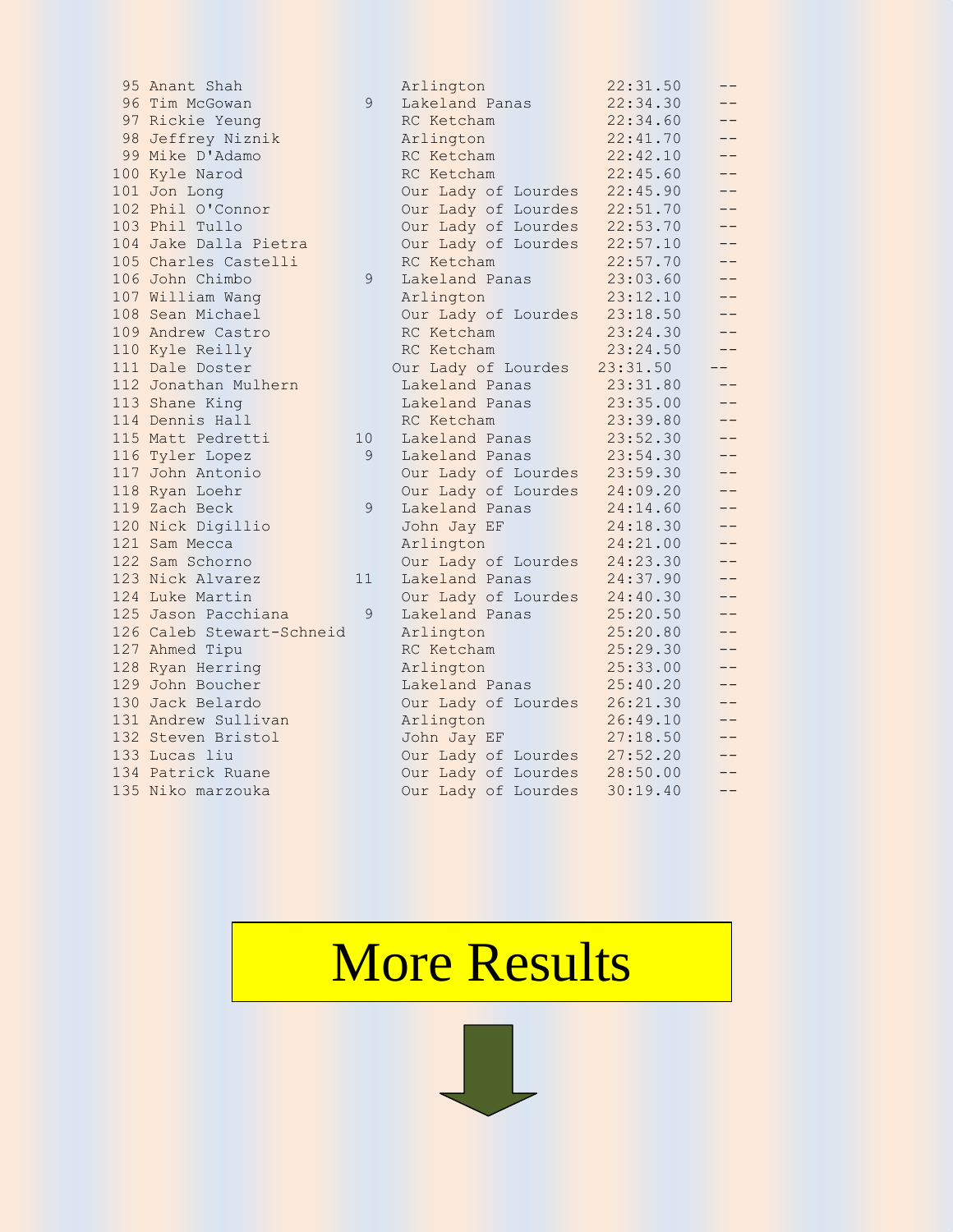### **Team Scores**

| Team                         | <b>Total</b> |                       | $\mathbf 2$       | 3           | $\boldsymbol{\Lambda}$ | 5    | *6 | *7 |
|------------------------------|--------------|-----------------------|-------------------|-------------|------------------------|------|----|----|
| 1 Arlington                  | 28           |                       | 3                 | $\tau$      | 8                      | 9    | 14 | 19 |
| <b>Total Time: 1:26:14</b>   |              |                       | Average: 17:14.62 |             | 1-5 Split: 1:08        |      |    |    |
| <b>2 Lakeland Panas</b>      | 52           | $\mathcal{D}_{\cdot}$ | $\overline{4}$    | $5^{\circ}$ | 18                     | 23   | 25 | 30 |
| <b>Total Time: 1:28:60</b>   |              |                       | Average: 17:47.92 |             | 1-5 Split: 1:40        |      |    |    |
| <b>3 RC Ketcham</b>          | 61           | 6                     | 10                | 12          | 16                     | -17  | 22 | 24 |
| <b>Total Time: 1:29:10</b>   |              |                       | Average: 17:49.86 |             | 1-5 Split: 50          |      |    |    |
| <b>4 Our Lady of Lourdes</b> | 110          | -11                   | 13                | 21          | 32 <sup>2</sup>        | - 33 | 34 | 35 |
| <b>Total Time: 1:34:40</b>   |              |                       | Average: 18:55.90 |             | 1-5 Split: 2:59        |      |    |    |
| <b>5 John Jay EF</b>         | 116          | 15                    | 20                | 26          | 27                     | 28   | 29 | 31 |
| <b>Total Time: 1:34:29</b>   |              |                       | Average: 18:53.74 |             | 1-5 Split: 1:39        |      |    |    |

### **Section 1 League Cross Country Championships**



#### 10/9/2012 Bowdin Park, Wappingers Falls, NY

#### Girls 5000 Meter Run Varsity

| NAME                    | YEAR SCHOOL         | I I IV I A | <b>POINTS</b>  |
|-------------------------|---------------------|------------|----------------|
|                         |                     |            |                |
| <b>1 Isabella Burda</b> | <b>Arlington</b>    | 18:23.40   |                |
| 2 Delphi Cleaveland     | Arlington           | 19:16.80   | $\overline{2}$ |
| 3 Meagan Hopkins        | Lakeland Panas      | 20:35.50   | 3              |
| 4 Claire Gomba          | John Jay EF         | 20:58.60   | 4              |
| 5 Grace McGrath         | Our Lady of Lourdes | 21:12.40   | 5              |
| 6 Marina Eberhart       | Arlington           | 21:19.20   | 6              |
| 7 Veronica Malloy       | Our Lady of Lourdes | 21:27.30   | 7              |
| 8 Abby Paglia           | John Jay EF         | 21:41.00   | 8              |
| 9 Rachel Cacace         | RC Ketcham          | 21:55.90   | 9              |
| 10 Kayla Sullivan       | Arlington           | 22:15.50   | 10             |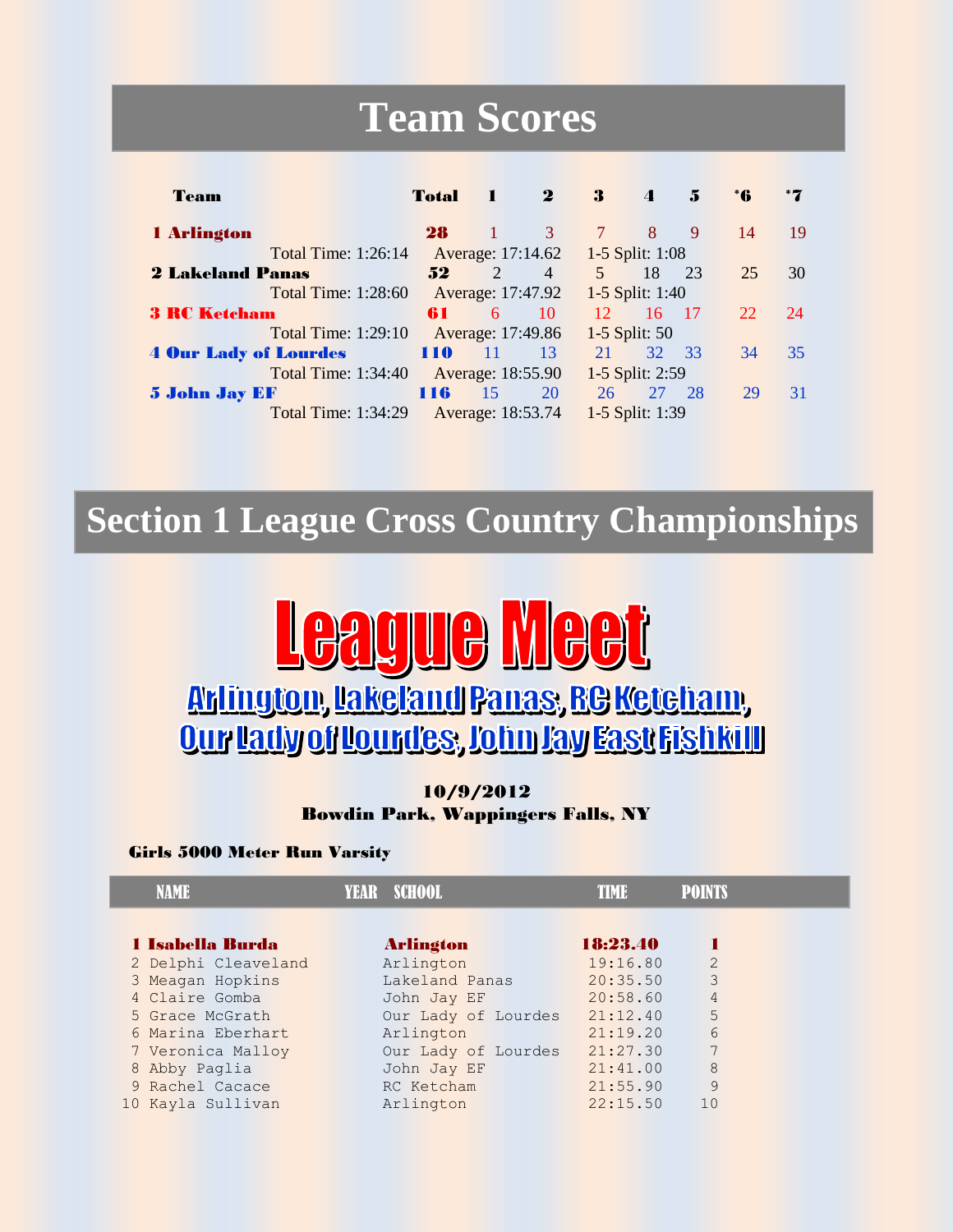| 11 Meghan Slinskey      | Our Lady of Lourdes | 22:21.90  | 11    |
|-------------------------|---------------------|-----------|-------|
| 12 Erin Dillman         | John Jay EF         | 22:25.90  | 12    |
| 13 Josley DeLosSntos    | John Jay EF         | 22:26.70  | 13    |
| 14 Caroline O'Brien     | John Jay EF         | 22:27.90  | 14    |
| 15 Julie Demonterey     | Arlington           | 22:33.50  | 15    |
| 16 Abigail Dela Paz     | Arlington           | 22:36.00  | 16    |
| 17 Sunjum Nagpaul       | Lakeland Panas      | 22:37.10  | 17    |
| 18 andrea Sorna         | Arlington           | 22:53.30  | 18    |
| 19 Amanda Pecorella     | John Jay EF         | 22:58.00  | 19    |
| 20 Lizzy Silcocks       | Lakeland Panas      | 23:03.20  | 20    |
| 21 Jessica Caso         | Arlington           | 23:04.00  | $--$  |
| 22 Sam Musca            | John Jay EF         | 23:05.10  | 21    |
| 23 Sam Gisonni          | John Jay EF         | 23:12.80  | $- -$ |
| 24 Meghan LaTuso        | Arlington           | 23:20.10  | $- -$ |
| 25 Marissa Diedrick     | John Jay EF         | 23:34.00  | $- -$ |
| 26 Jessie Birnbaum      | Lakeland Panas      | 23:48.30  | 22    |
| 27 Claire Smith         | Lakeland Panas      | 23:59.20  | 23    |
| 28 Rachel Markoe        | Arlington           | 24:00.20  | $- -$ |
| 29 Annie Geiger         | Arlington           | 24:43.70  | $ -$  |
| 30 Amanda Drouina       | RC Ketcham          | 24:43.70  | 24    |
| 31 Bianca DiPreta       | Arlington           | 24:57.10  | $ -$  |
| 32 Time Gecaj           | Arlington           | 24:57.90  | --    |
| 33 Janet Geary          | John Jay EF         | 25:01.10  | --    |
| 34 Alexis Porcaro       | Arlington           | 25:03.20  | --    |
| 35 Courtney Meester     | Arlington           | 25:13.00  | $ -$  |
| 36 Amanda Fastiggi      | Arlington           | 25:13.60  | $ -$  |
| 37 Stacey Merenda       | Arlington           | 25:33.00  | --    |
| 38 Chrissy mcGovern     | John Jay EF         | 25:38.90  | $- -$ |
| 39 Lauren Boston        | Our Lady of Lourdes | 25:57.40  | 25    |
| 40 Amanda Cacciola      | John Jay EF         | 25:59.20  | $ -$  |
| 41 Haley Meade          | RC Ketcham          | 26:10.60  | 26    |
| 42 Jennie Hellmuth      | Our Lady of Lourdes | 26:18.40  | 27    |
| 43 Julie Settembrino    | RC Ketcham          | 26:32.30  | 28    |
| 44 Kennedy Seefeldt     | Arlington           | 26:47.60  | $ -$  |
| 45 Talia Green          | Lakeland Panas      | 27:00.00  | 29    |
| 46 Mackenzie Martinelli | Our Lady of Lourdes | 27:38.40  | 30    |
| 47 Liana Yolanidas      | Arlington           | 28:03.50  | $- -$ |
| 48 Janett Mora          | Lakeland Panas      | 28:30.90  | 31    |
| 49 Sammi Bott           | John Jay EF         | 28:32.00  | $- -$ |
| 50 Natasha Ecker        | John Jay EF         | 28:55.70  | --    |
| 51 Emily Paige          | Our Lady of Lourdes | 29:15.40  | 32    |
| 52 Amber Borrero        | John Jay EF         | 29:39.20  | --    |
| 53 Jen Chen             | RC Ketcham          | 30:10.10  | 33    |
| 54 Emily Sauas          | RC Ketcham          | 30:11.80  | 34    |
| 55 Sarah Freno          | RC Ketcham          | 30:28.20  | 35    |
| 56 Rose Callagy         | RC Ketcham          | 31:18.40  | $ -$  |
| 57 Aileen Eagleton      | RC Ketcham          | 31:18.70  | --    |
| 58 Denise Janvier       | Lakeland Panas      | 32:49.20  |       |
| 59 Lauren miller        | John Jay EF         | 33:58.80  |       |
| 60 Genevieve Thomasset  | Lakeland Panas      | 28:01:09. |       |

# More Results